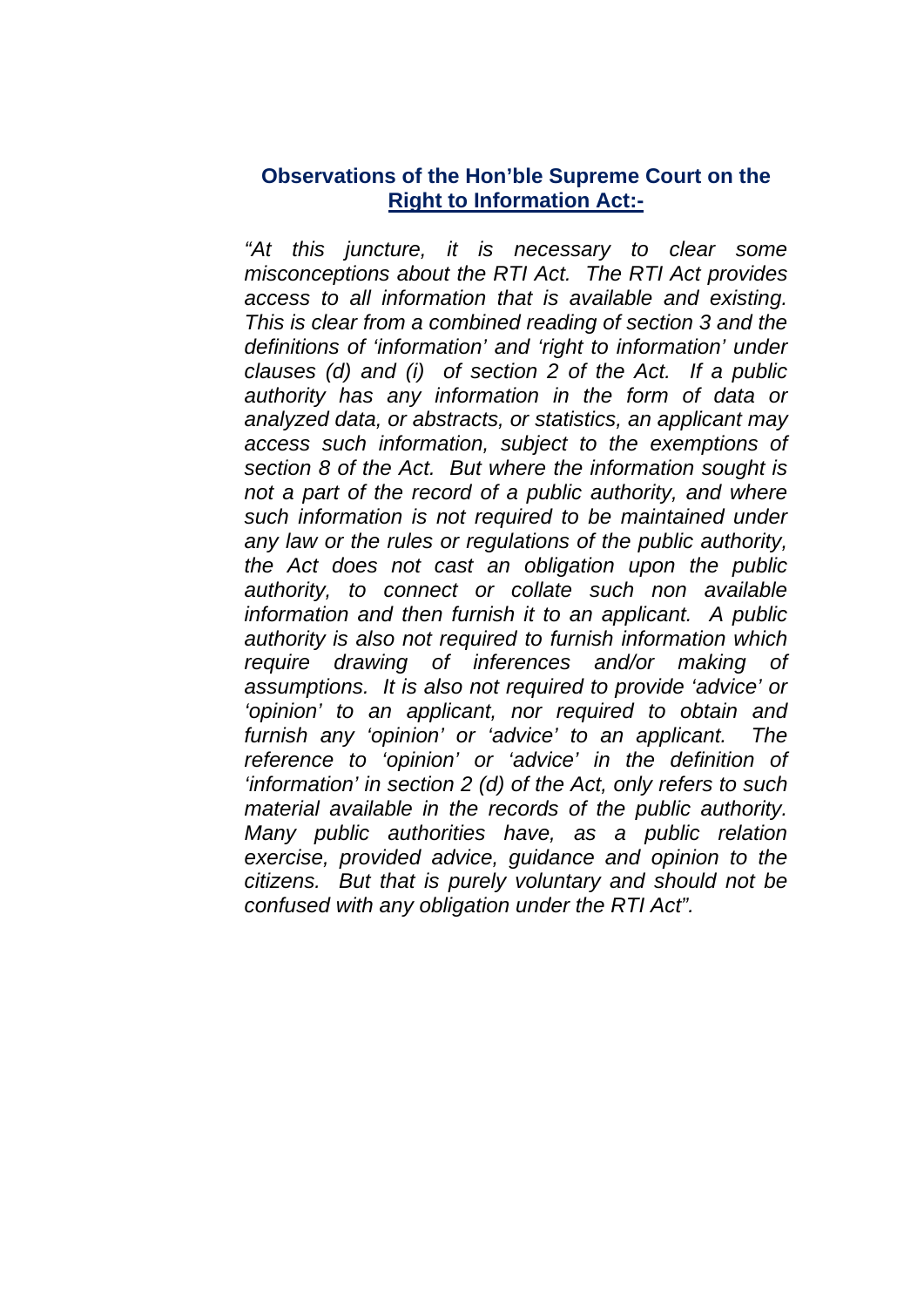Fax No. 0194 - 2473664 (S)  $0191 - 2545702$  (J)

www.ikgad.nic.in E-mail gadjk@jk.nic.in



**Goverllment of Jammu and Kashmir Gener il Administration Department (Administ~.atio~i Section)**   $Civ$ <sup>11</sup> Secretariat, Srinagar/Jammu.

> GAD(Adm)110/2009-V(iii) Dated: *14* -12-2011

Subject: Observations of Hon'ble Supreme Court on Right to Informal ion Act, 2005 in Civil Appeal No.6454 of 2011, a-ising out of SLP[C] No.7526/2009 in the case of Central Board of Secondary Education & Anr. Vs Ajitya Bandopadhyay & Ors.

The undersigned is directed to forward herewith a copy of Communicatic n No. 1/18/2011-IR, dated: 16-09-201 1 received from Ministry of Personnel, Public Grievances and Pensions Department of Personnel & Training, Government of India, regarding the subject cited above, to the Principal Secretary/Commissior er/ Secretary to Government, and request him to kindly have the contents of the communication brought into the notice of all APIOs,'PIOs and 1st Appellate Authorities.

 $\rho$  ln vlk **(Tahir Mustafa Nalik)** Under Secretary to G **General Administration Department.**  $401\mathcal{V}$ Principal/Commissioner/Secretary Department.

Copy along with the aforesaid communication for similar necessary action to the:-

- 1. Divisional Commissioner, Srinagar/Jammu.
- 2. All Deputy Commissioners.
- 3. Secretary, Public Service Commission,

4. Secretary, State Information Commissione.

- **2.** Secretary, Service Selection Board.
- 6. Joint Director, **IMF** A.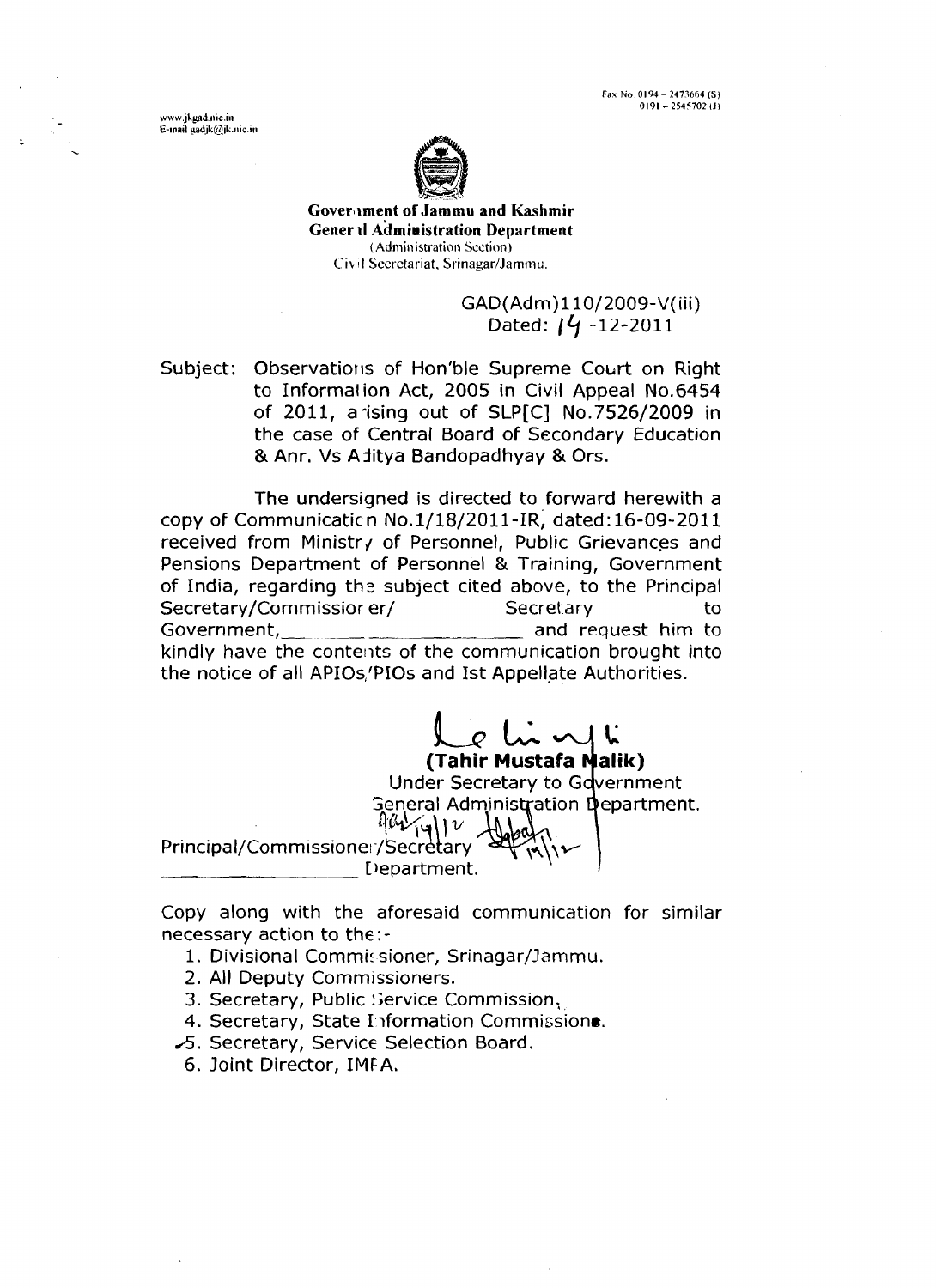सूचन, -- -- **GI 3lfih-R** 

> No. 1/18/2011-IR Government of India Ministry of Personnel, Public Grievances & Pensions Department of Personnel & Training

 $\sqrt{2}/\sigma$ //

(51,1 /25 / 2 .<sup>1</sup>

 $q_l$  ( $m$ )

'L **.(** 

 $\ddot{\mathfrak{h}}$ 

North Block, New Delhi Dated: the 16<sup>th</sup> September, 2011

Subject:Observation of Hon'ble Supreme Court on Right to lnformation Act, 2005 in  $\sim$   $\alpha$  Civil Appeal no.6454 of 2011, arising out of SLP [C] No.7526/2009 in the case **L. 2005 CINCERS SUBJECT:**<br>Civil Appeal no.6454 of 2011, arising out of SLP [C] No.7526/2009 in the case<br>of Central Board of Secondary Education & Anr. Vs. Aditya Bandopadhyay &<br>Ors. Ors. Subject:Observation of Hon'ble Supreme Court on Right to Information Act, 2005 in<br>Civil Appeal no.6454 of 2011, arising out of SLP [C] No.7526/2009 in the case<br>of Central Board of Secondary Education & Anr. Vs. Aditya Band

No.1/4/2009-IR dated 05.10.2009 whereby a Guide on the Right to Information Act, 2005 was circulated. Para 10 of Part I of the Guide, inter alia, stated that 'only such information can be supplied under the Act which already exists and is held by the  $1.$  public authority or held under the control of the public authority. The Public  $1.$  the multiple public strain information: or to interpret **<sup>1</sup>'1** ,, Information Officer is not supposed to create information; or to interpret  $C_1 \wedge$  information; or to solve the problems raised by the applicants; or to furnish replies<br>to hypothetical questions.<sup>7</sup> The same issue has been elaborated by the Supreme Court in the matter of Central Board of Secondary Education & Anr. Vs. Aditya Bandopadhyay & Ors. (Civil Appeal No.6454 of 2011) as follows:

"At this juncture, it is necessary to clear some misconceptions about the RT! Act. The RTI Act provides access to all information **that** is **available and**  existing. This is clear from a combined reading of section 3 and the definitions of 'information' and 'right to information' under clauses (f) and (j) of section 2 of the Act. If a public authority has any information in the form of data or analysed data, or abstracts, or statistics, an applicant may examptions in section access such information, subject to the exemptions in section 8 of the Act. But where the information sought is not a part of the record of a public (i) of section 2 of the Act. If a public authority has any information in the<br>
form of data or analysed data, or abstracts, or statistics, an applicant may<br>
access such information, subject to the exemptions in section 8 o authority, and where such information is not required to be maintained under any law or the rules or regulations of the public authority, the Act abes not cast an obligation upon the public authority; to collect or collare<sup>22</sup> such non available information and then furnish it to an applicant. A public authority is also not required to furnish information which require drawing of inferences and/or making of assumptions. It is also not required to provide 'advice' or 'opinion' to an applicant, nor required to obtain and